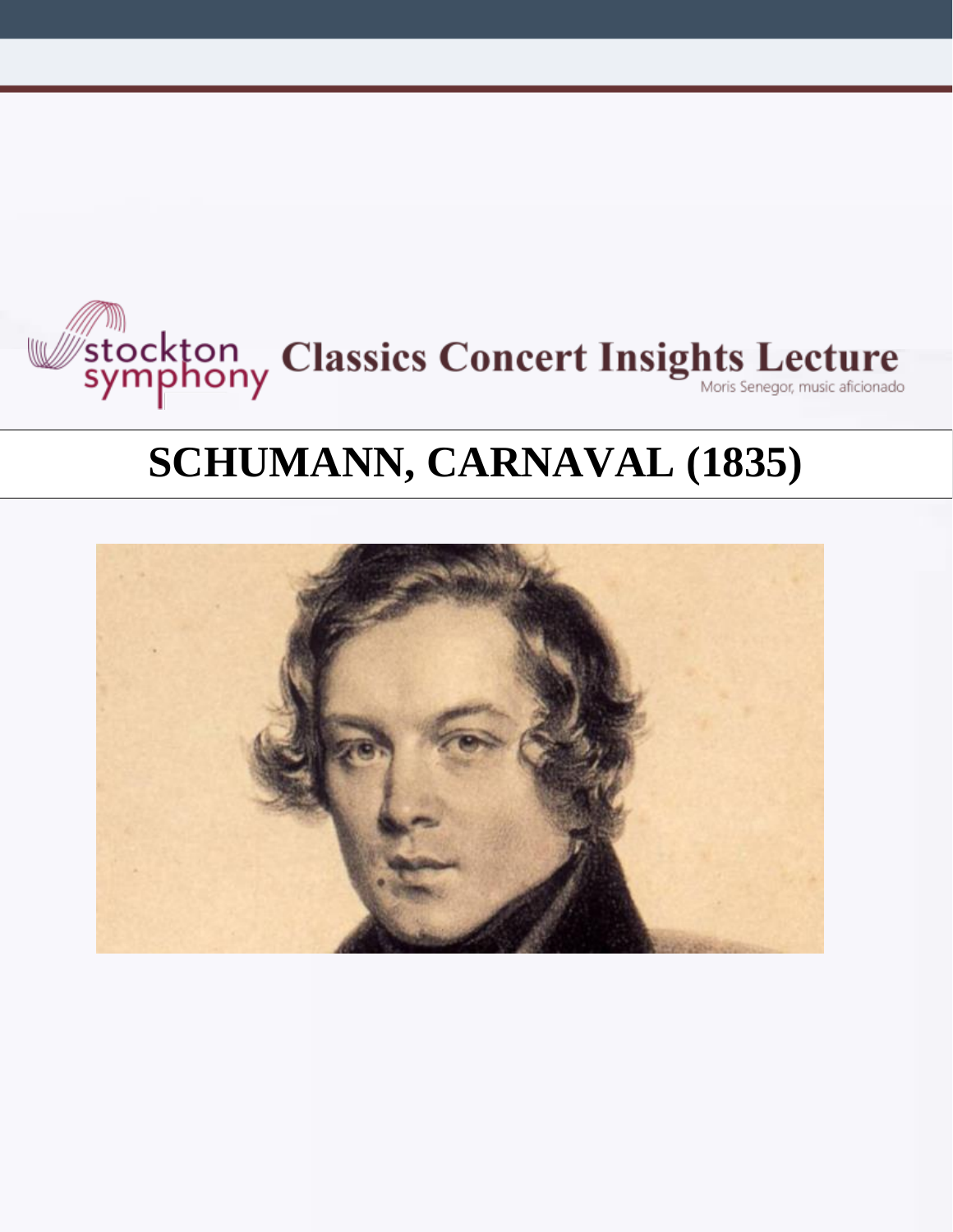## **SCHUMANN, CARNAVAL**

### **1835**

"*With Robert Schumann Romanticism came to full flower.*" (Schonberg)

#### **FEATURES OF THE ROMANTIC ERA:**

- ➢ **Composer's need for self-expression overrides other concerns.**
- ➢ Unrestrained emotion.
- ➢ **Emergence of formless music.**
- ➢ Nationalism.
- ➢ Exoticism.
- ➢ **Program music.**
- $\triangleright$  Preoccupation with the supernatural.
- $\triangleright$  Ever enlarging orchestras, ever lengthening works.
- ➢ Emergence of the modern conductor.
- ➢ **Miniatures.**



#### **ROBERT SCHUMANN (1810-1856):**

- ➢ Born in Zwikau, Saxony, Germany. Father bookseller and novelist. Displayed early interest in music, age seven.
- ➢ As teenager influenced by the novels of Jean Paul Friedrich Richter, now obsolete, known simply as Jean Paul.
- ➢ Lost his father, 1826, at age 16. Mother encouraged him to go to law school.
- ➢ Began studying piano with Friedrich Wieck, in Leipzig, 1830.
- $\triangleright$  Right hand injury derailed piano career.
- ➢ *Papillions* 1831. Free form, thirteen movement piano music, made of dances that represent a masked ball, inspired by a Jean Paul novel.
- ➢ *Die Neue Zeitschrift für Musik* ("New Journal for Music"), 1834. Began career as a music critic with this magazine.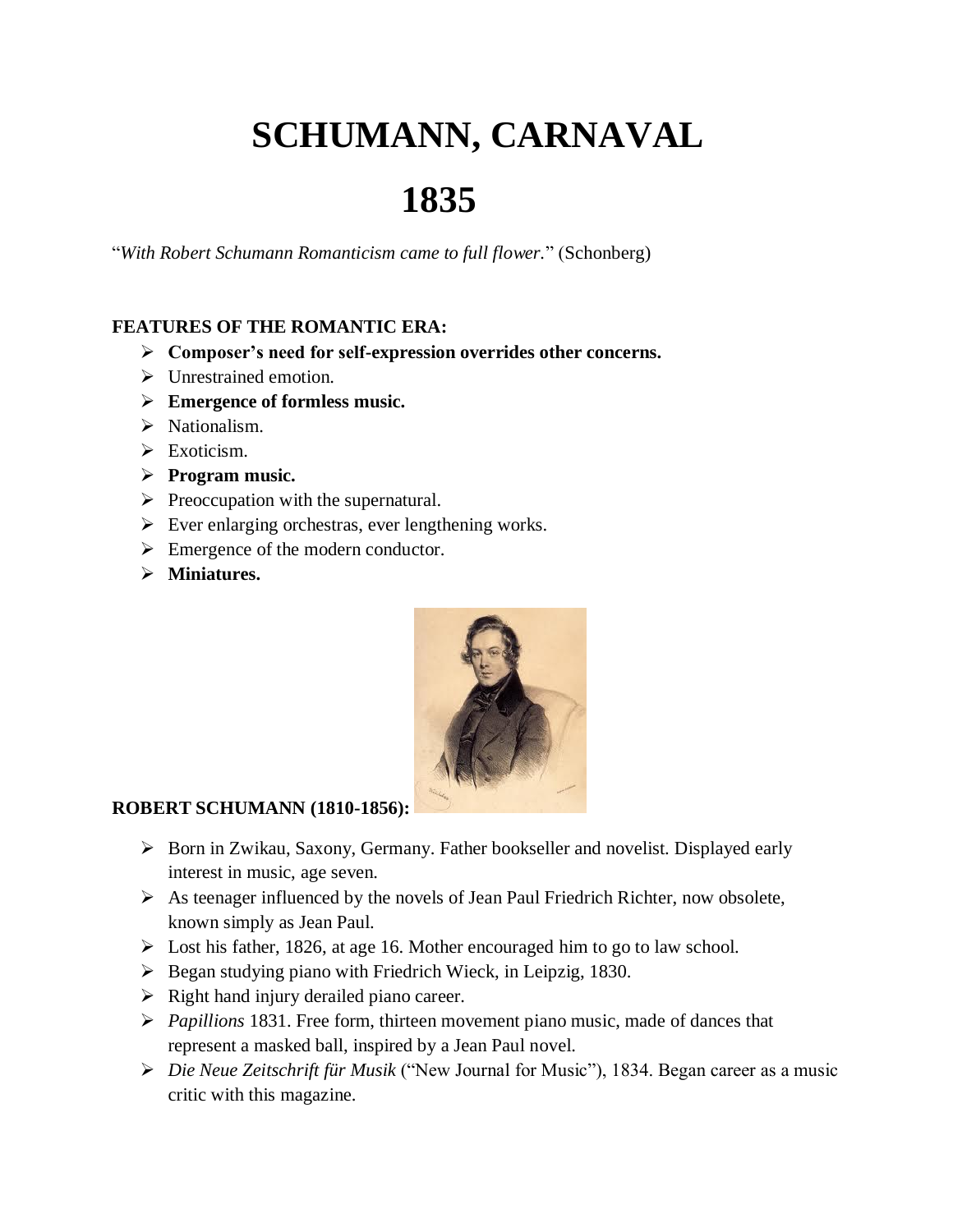- $\triangleright$  Engagement to Ernestine von Fricken, summer of 1834, daughter of a Bohemian noble, and Wieck's piano pupil. The ill-fated relationship ended in 1835 when Schumann discovered she was illegitimate.
- ➢ In love with Clara Wieck, a piano prodigy and his teacher's 15 year old daughter, 1835. She is destined to become "*the most outstanding woman pianist of the nineteenth century*" (Ostwald).
- ➢ **Carnaval, 1834-35,** inspired by Ernestine von Fricken. Like *Papillions* , a free form piano piece, but more elaborate.
- $\triangleright$  Marriage proposal to Clara Wieck, 1837; results in lawsuit by her father who opposes the union. Resolved in 1840 and the two wed.
- ➢ Compositional output: 1832-39: piano period; 1840: lieder (song cycles); 1841- 1854: orchestral and chamber works, four symphonies, a piano concerto.
- ➢ 1853: discovers Johannes Brahms, then 20 years old.
- ➢ 1854: Suicide attempt, jumps off a bridge into the Rhine River. Confined to an insane asylum in Bonn from thereon, where he died in 1856, age 46.

#### **SCHUMANN, THE PIANO COMPOSER:**

- ➢ Schumann was primarily a composer for the piano. His later orchestral works have been criticized by some as being too "pianistic".
- ➢ In his piano compositions of the 1830's, "*Schumann made a conscious effort to create music unlike any of his contemporaries*." (Jensen)
- ➢ Schumann composed for his friends and music intellectuals rather than the general public. They were rarely played in his lifetime.
- $\triangleright$  Many of his compositions were difficult, considered unplayable in their time. Schumann composed "*without any regard to the human hand.*" (Jon Nakamatsu)
- ➢ "*Mood, color, suggestion, allusion – these were important to Schumann...(more so)…than writing correct fugues, rondos or sonatas.*" (Schonberg)
- ➢ With regards to program music, Schumann was skeptical of music's ability to transmit specific extra-musical material with accuracy. He commonly assigned programmatic titles after he created his music, not vice-versa.
- ➢ In *Carnaval*, Schumann sought to express a "*soul state*" created by the music, emotions and moods that could be portrayed by sound.

#### **HISTORY OF CARNAVAL, THE CIPHER:**

 $\triangleright$  Schumann had a keen interest in ciphers, number symbolism and musical/word puzzles, as did many other Romantic Era composers.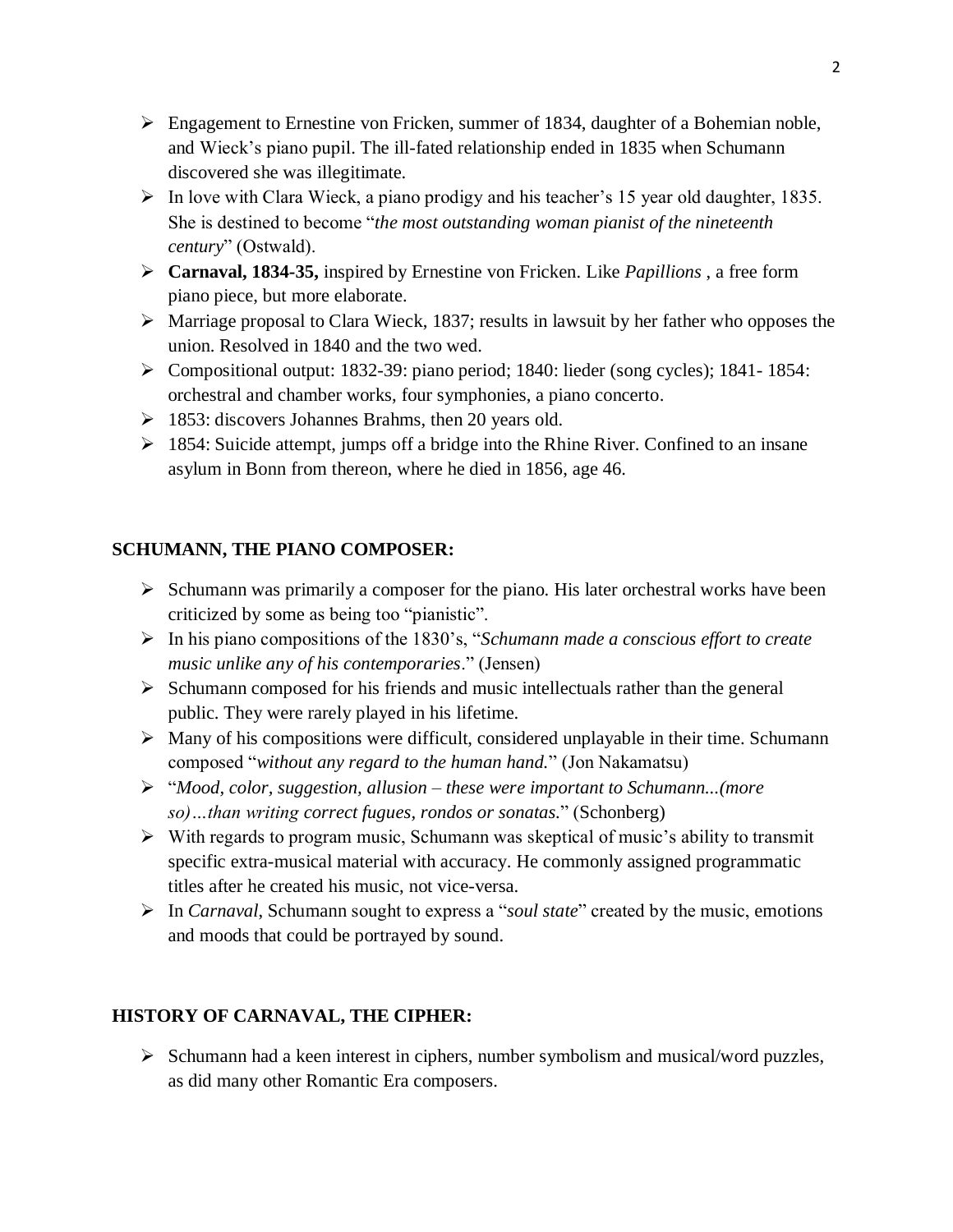- $\triangleright$  Carnaval originated from Schumann's discovery that Ernestine von Fricken's hometown Asch (now Aš in the Czech Republic),was a musical word, that also contained the composer's own name in it.
- $\triangleright$  A E flat  $-C B$ , in German, translates to  $A S C H$ .
- $\triangleright$  A flat C B, translates to  $As C H$ .
- $\triangleright$  E flat C B A, translates to  $S C H A$ .
- ➢ These sequences also spell out the composer's name, Robert **A**lexander **Sch**umann.
- ➢ The sequence is also found in the German word *Fasching*, meaning carnival.
- $\triangleright$  NOTE: these notes are not musical motives but rather sequences worked into larger melodic units, usually in the beginning of most movements. They are not easy to hear. In this regard, they are truly ciphers.
- ➢ Schumann began composing Carnaval in December 1834, completed in 1835.

#### **CARNAVAL, OVERALL STRUCTURE:**

- ➢ Schumann entitled this work: " *Carneval, scênes mignones sur 4 notes pour Piano. Op. 9*" (Carnaval, tiny scenes over four notes for piano, Opus 9).
- $\triangleright$  The music is an assortment of miniatures, 21 movements, for solo piano, depicting the goings on in the carnival of Lent.
- $\triangleright$  The music leaves the listener with the impression of a kaleidoscope of varying sounds and moods, seemingly disorganized on the surface, while in actual fact it is carefully composed and well-organized.
- $\triangleright$  The kaleidoscope effect is aided by constantly varying rhythms. No two are the same.
- ➢ Jon Nakamatsu calls it "*organized chaos*."
- ➢ All of the movements, except #1 *Prèambule* and # 17 *Paganini*, are derived from the A.S.C.H. motive.
- $\triangleright$  There are two halves to the composition, the first dominated by the A.S.C.H. motive, the second by As.C.H.
- ➢ *Lettres Dansantes* (#10: A.S.C.H. –S.C.H.A.) effects a transition in the middle.
- ➢ The score has a section entitled *Sphinxes*, not intended to be performed, that gives the key to the cipher of the music.
- ➢ Flanked at each end with a ceremonious marches as introduction and finale, *Carnaval* has two types of music: dances and character depictions.
- ➢ The movements do not stand alone, but rather, are grouped in pairs, and one triplet, based on similar subjects or music. Some like-movements appear in symmetrical positions in each half of the composition.
- $\triangleright$  Each movement has a label. While this seems to demand literal programmatic interpretation, many scholars warn against such an exercise.
- $\triangleright$  The finale rounds out the composition by recalling the introduction.
- ➢ Performance is demanding and requires considerable pianistic virtuosity.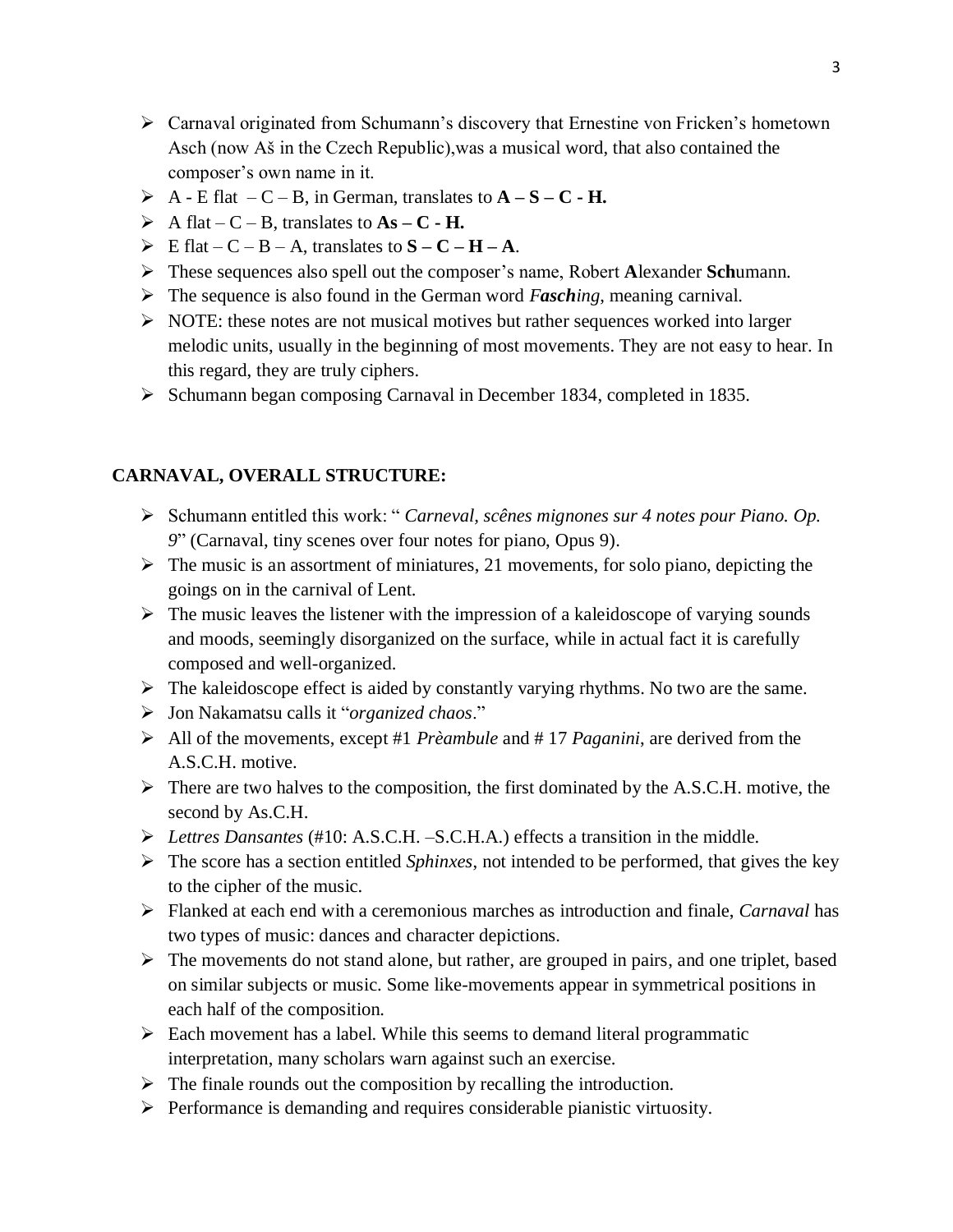#### **CARNAVAL:**

- 1. **Prèambule** (A flat; Quasi maestoso)
	- ➢ Derived from *Variations on a Theme by Schubert*.
	- $\triangleright$  A B Coda.
	- $\triangleright$  A: Ceremonial sounding march with dotted rhythms, presented in three variations.
	- $\triangleright$  B: A fast, lively dance, also in three variations, the middle one slower, quieter.
	- $\triangleright$  Coda: Brief closing music, derived from the march theme, but with a different rhythm. It is loud and emphatic, and comes to a firm conclusion. This coda will return in the last movement to conclude the entire work.



#### 2. **Pierrot** (E flat; Moderato):

- ➢ A *Comedia dell'arte* stock character, *Pierrot* is the sad clown, pining for the love of *Colombine* who leaves him for A*rlequin*. The role eventually evolved to pantomime. In the 19th century, *Pierrot* also became the alter ego of alienated artists.
- ➢ The music is a repetitive, slow dance, with an aura of chromatic mystery. Two stark themes a  $\& c$  are each accompanied by an obsessively persistent three-note response, b.
- ➢ "b" is E-flat-C-B, derived from the S-C-H-A motive.
- $\triangleright$  The movement is in two sections, separated by a fermata, each section ending with a codetta derived from "b".
- $\triangleright$  Phrasing: ab x4 cb x4 ab x4 codetta- fermata. The sequence now reverses: cb x4- ab x4 – codetta. The a's alternate a-a'-a-a', while the c's stay the same.



#### 3. **Arlequin** (B flat; Vivo):

- ➢ Another *Comedia dell'arte* stock character, the harlequin was an agile and nimble clown, performing acrobatic acts audiences expected. He was *Columbine's* lover.
- ➢ This movement provides a more energetic, nimble counterpart to *Pierrot* with which it is coupled.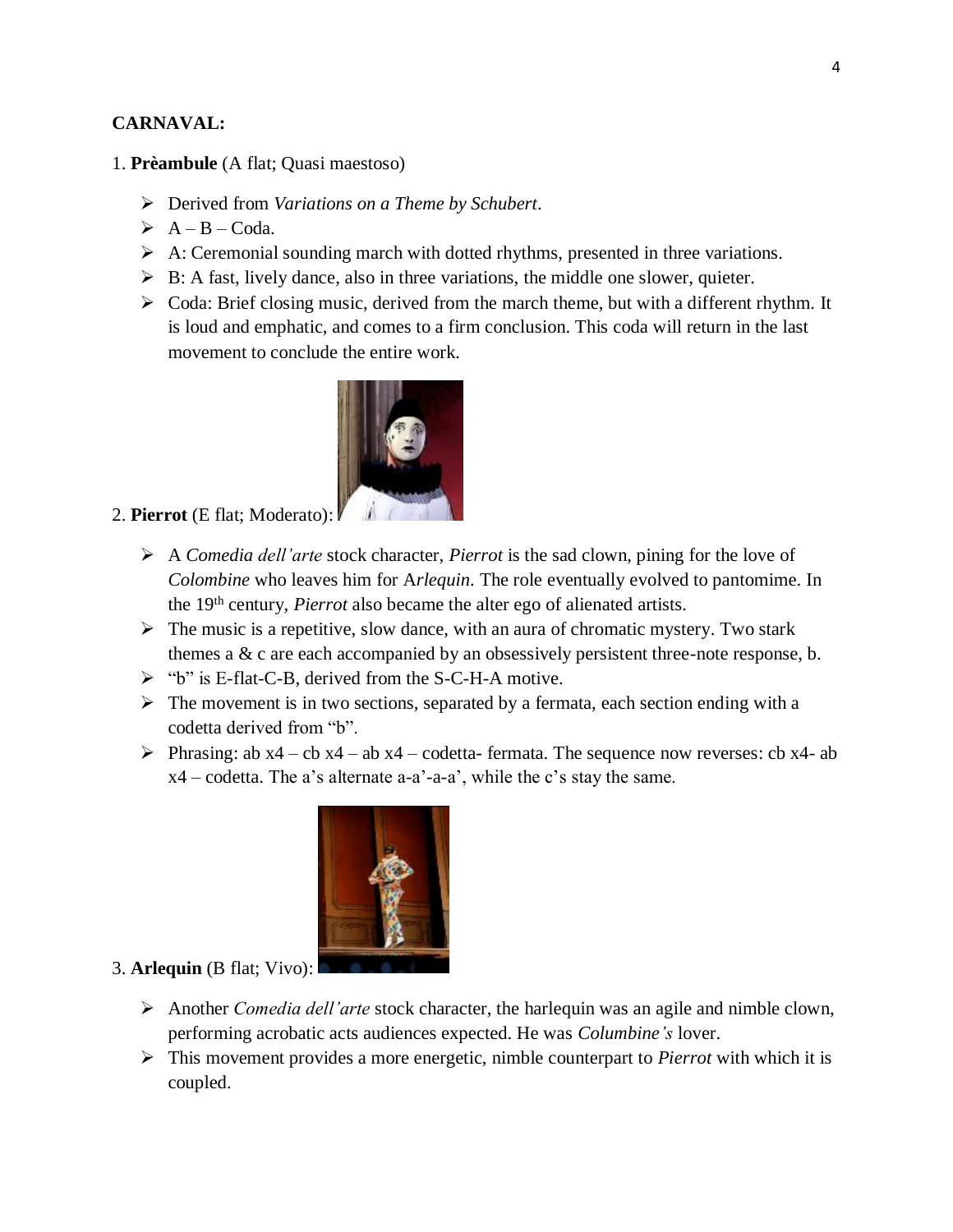- $\triangleright$  Also repetitive, the music is characterized with frequent melodic leaps, grace notes, and abrupt variations in tempo. These tone paint the agility of the character depicted.
- $\triangleright$  The themes are variations of "c" and "b" from Pierrot.
- $\triangleright$  "b" is again persistently repetitive.
- ➢ A-B-A-B-A structure; "A" the acrobatic act; "B" a slow intermezzo in between each act. There is no coda or other concluding device; the next movement abruptly follows.
- 4. **Valse Noble** (B flat; Un poco maestoso):
	- ➢ A slow, lyrical waltz, inspired by Clara Schumann's *Valse Romantique* Opus 4.
	- ➢ A-B-A structure.
	- ➢ "A" presents the waltz theme. "B" is a slower, more lyrical counter-melody.
	- ➢ *Valse Noble* provides a brief intermezzo between the *Pierrot*/*Arlequin* couple and the *Eusebius*/*Florestan* couple to follow.
- 5. **Eusebius** (E flat; Adagio):
	- ➢ A character in a Jean Paul novel, *Eusebius* represents Schumann's introverted, repressed side. "*The dreamer*" (Kramer).
	- ➢ Music consists of variations on a single theme, a quiet, slow, lyrical melody, with sparse accompaniment.
	- $\triangleright$  Phrase structure is aa a'a a'a a'a, all with nearly identical melody, harmony and rhythm.
	- ➢ Nonetheless, the listener actually hears a ternary, A-B-A structure.
	- $\triangleright$  "B", the second of the "a'a" pairings, is louder and more ornate, with thicker texture and pedal added. It therefore stands out as different.
	- ➢ *"The dry, soft sound of the piano without pedal is private, withdrawn into itself; in the middle, the passionate nature of the music breaks through …only to withdraw again in the end."* (Rosen)
- 6, **Florestan** (G minor; Passionata):
	- ➢ Another character in a Jean Paul novel, *Florestan* represents Schumann's fiery, impetuous side. "T*he man of action*" (Kramer).
	- ➢ Music consists of variations on a waltz theme from *Papillions*, Schumann's 1831 piano composition.
	- ➢ In two parts. The first features a fast, passionate melody alternating with slower, more *Eusebius*-like music. The second half is all passionate, rising in tempo and dynamics, ending inconclusively.
	- $\triangleright$  Contrasting the opposite ends of the composer's personality, the music implies the fiery side overcoming the introspective.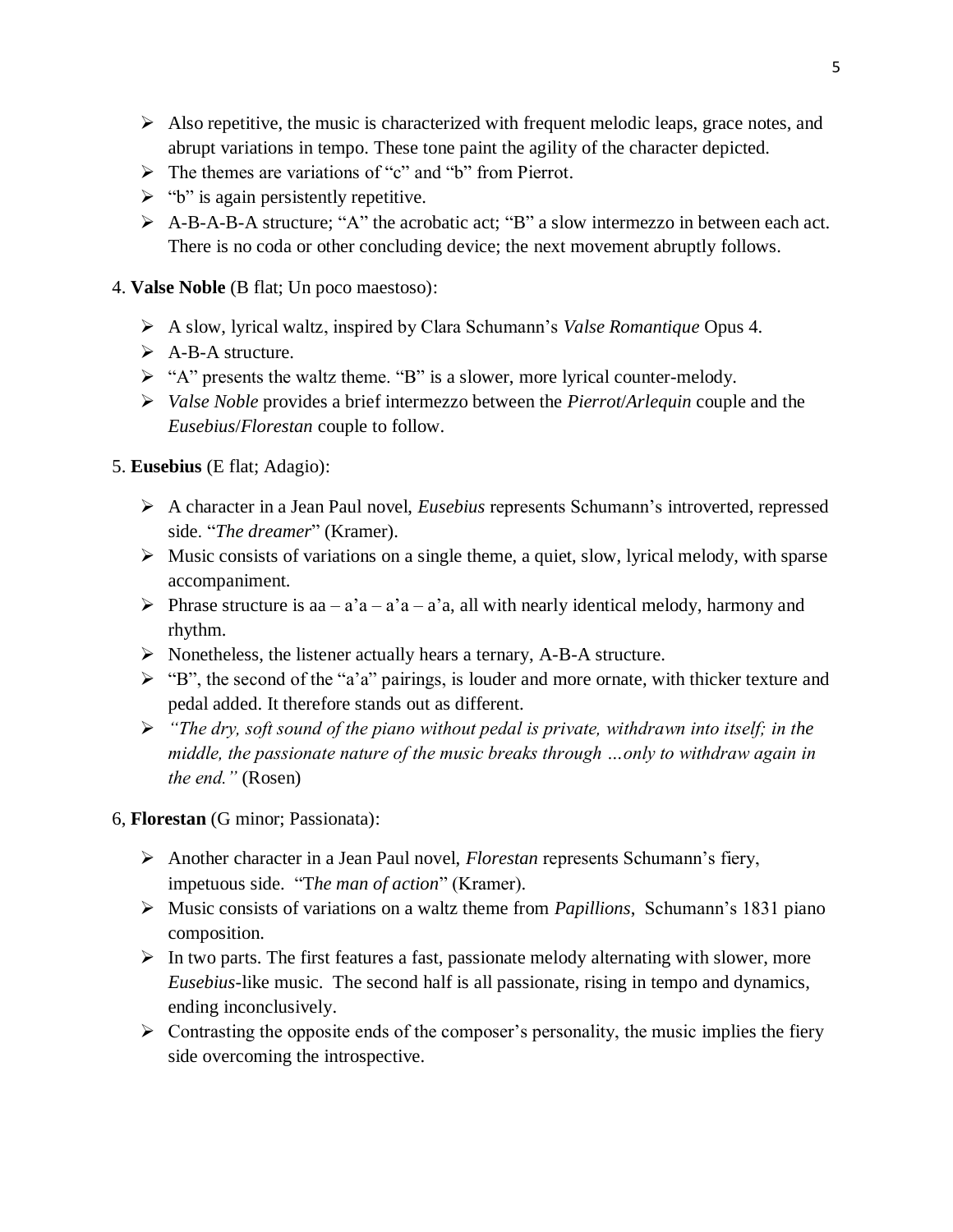#### 7. **Coquette** (B flat; Vivo):

- $\triangleright$  Depicts a flirtatious girl.
- ➢ A brief, slow introduction seems to conclude *Florestan*.
- $\triangleright$  The music consists of variations on a dance tune with a skipping-hopping rhythm, and melodic leaps reminiscent of *Arlequin* (their rhythms are in reverse).
- $\triangleright$  Ends conclusively.

8. **Rèplique** (B flat – G minor; L'istesso tempo):

- ➢ Means "reply", a response to the flirt.
- ➢ Partner piece to *Coquette*, "*which it follows like a stray coda*" (Kramer). .
- ➢ Begins with the same brief introduction as *Coquette*.
- ➢ The *Rèplique* melody is slower, more contemplative. Interspersed throughout are *Coquette* rhythms –skips and hops – suggesting that she is there, still flirting.
- ➢ NOTE: *Coquette* and *Rèplique*, as a couple, foreshadow the more cartoonish *Pantalon et Colombine* later in the work, both representing sexual tension.

#### **Sphinxes:**

- $\triangleright$  Not meant to be performed, this is a set of three bars with no key, tempo or dynamic indications.
- ➢ The notes configure to S-C-H-A, As-C-H, and A-S-C-H. A key to the cipher.
- ➢ NOTE: Some famous pianists (Rachmaninoff, Horowitz) have included it in their recordings.

#### 9. **Papillons** (B flat; Prestissimo):

- ➢ Means "butterflies". This is unrelated to Schumann's earlier work by the same name.
- $\triangleright$  Very fast tempo and fluttering rhythm, tone paint the wings of a butterfly.
- $\triangleright$  Three variations on a main melody (a) and counter melody (b), each phrased a-a-b-b.

#### 10. **A.S.C.H. – S.C.H.A: Lettres Dansantes** (E flat; Presto):

- ➢ Means "dancing letters".
- $\triangleright$  A fast, syncopated dance tune is repeated with minimal variation.
- $\triangleright$  Neither of the named motives fully appear in the tune
- ➢ Despite the label, the tune starts with the sequence: As-C-H-C-As.
- $\triangleright$  After four repetitions, the tune is varied with a rise in dynamics and slower tempo.
- $\triangleright$  Similar interruptions occur four more times, each after a two repetitions of the main tune.
- $\triangleright$  Ends with a single concluding note.
- ➢ NOTE: As in *Eusebius*, the composer displays his tendency to create variation via dynamics and tempo, rather than the melody.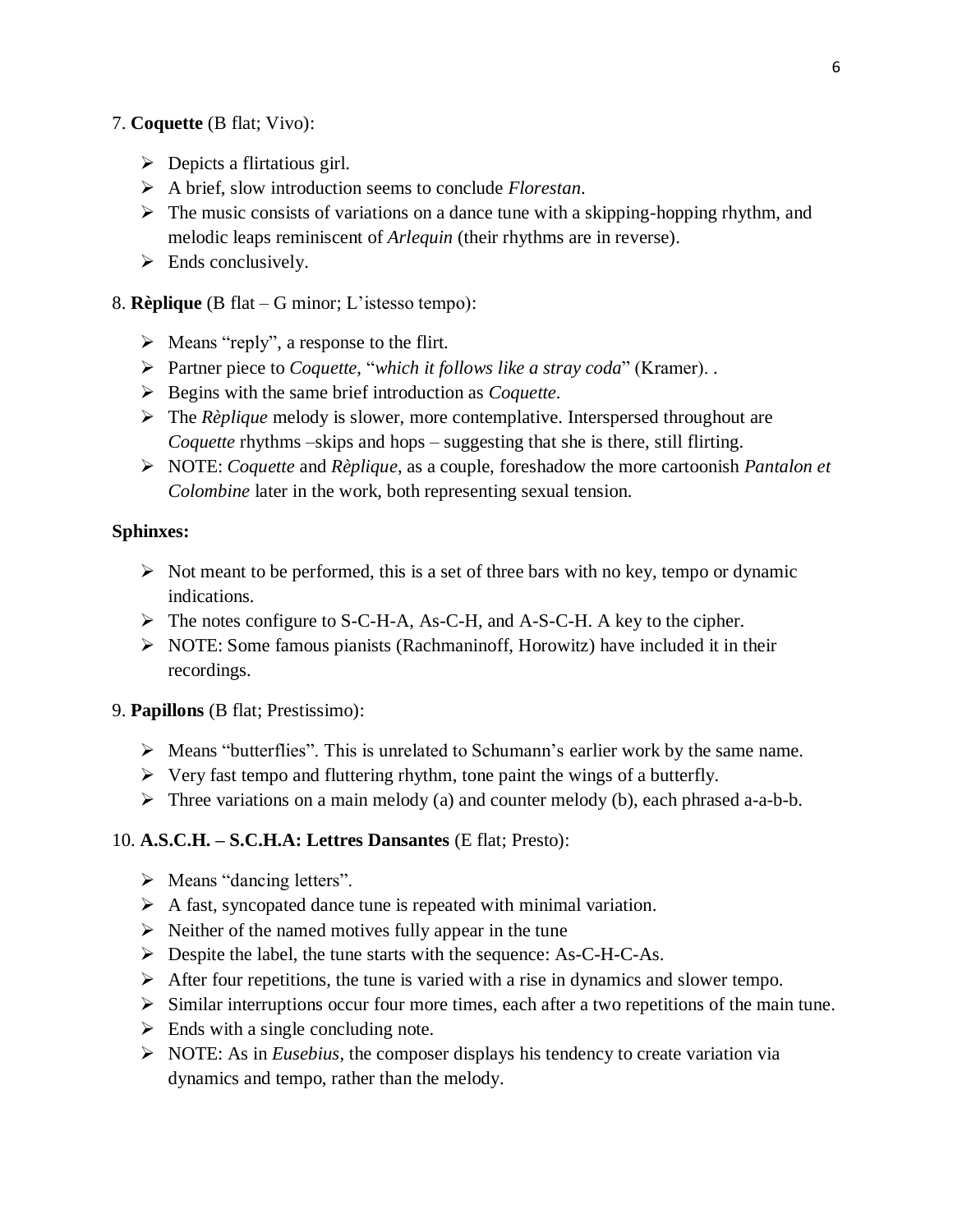

- 11. **Chiarina** (C minor; Passionato):
- ➢ Refers to Clara Wieck, then 15 years old, eventually to become Schumann's wife.
- ➢ Consists of variations on an impassioned dance melody with a unique agitato rhythm.
- ➢ Dramatic rises in dynamics, and occasional slow tempi with rubato, inject passion into the piece.
- ➢ This is a "love letter". He was already in love with her, while engaged to Ernestine.



- 12. **Chopin** (A flat; Agitato):
	- ➢ An evocation of the great pianist, and one of Schumann's earliest discoveries.
	- ➢ A gentle, lyrical melody, initially presented loud, subsequently repeated slower, softer.
	- ➢ Accompaniment is dramatic arpeggios, adding a dramatic flourish to the melody.
	- $\triangleright$  The tune fades away with an open cadence, the accompaniment subsequently disintegrating into its individual notes, also fading.
	- ➢ "*A faux nocturne that mediates between Chiarina and Estrella.*" (Kramer)
	- ➢ While Schumann respected and admired him, Chopin did not feel the same about +++
	- ➢ Schumann's music. He was insulted by this movement, which he considered a parody of his music.



13. **Estrella** (F minor; con affetto):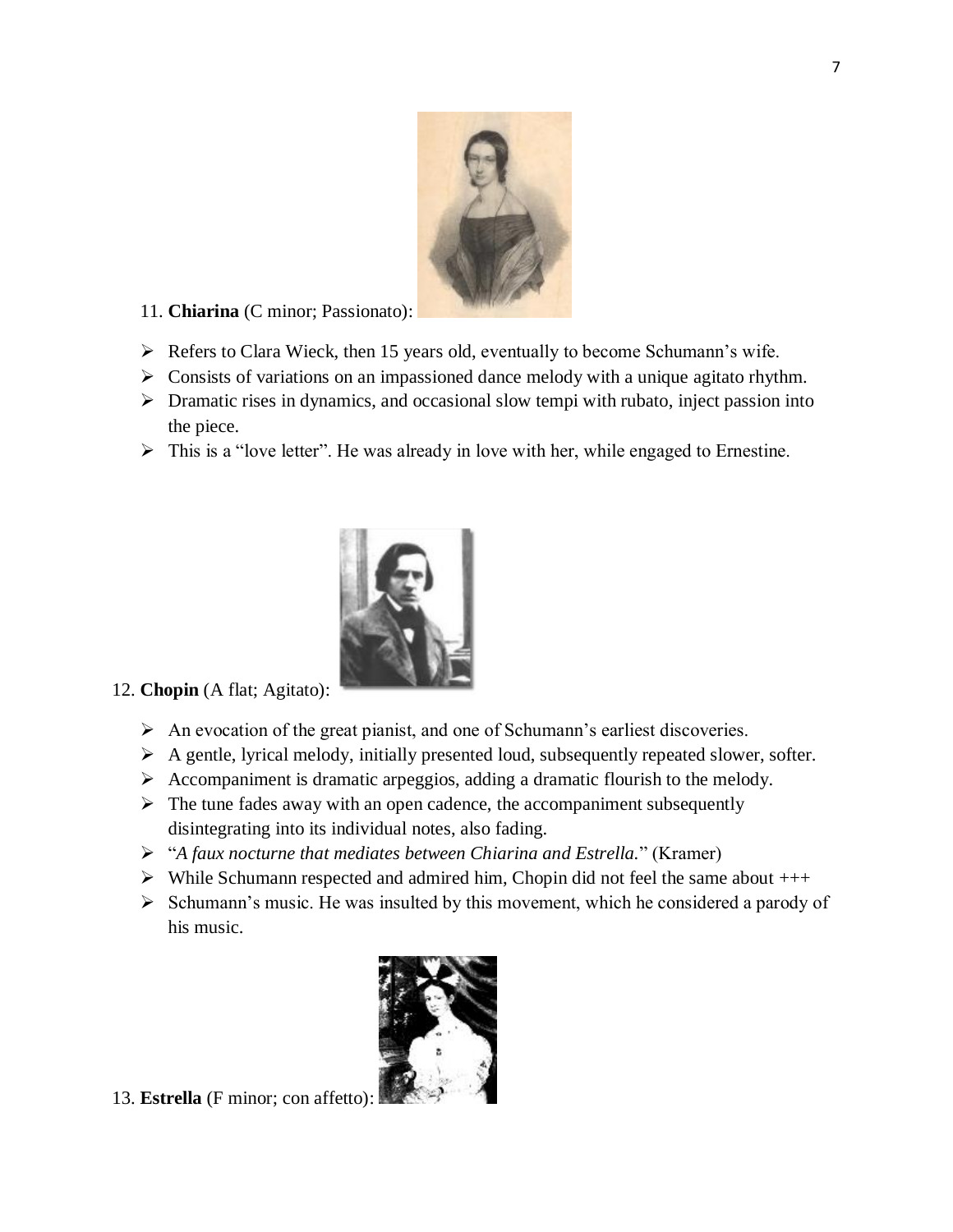- ➢ Depicts Ernestine von Fricken, Schumann's then fiancée.
- ➢ Very brief. A-B-A format.
- ➢ "A" is a passionate melody, "B" a softer interlude.
- ➢ A closed cadence provides conclusive ending to the *Chiarina*-*Chopin*-*Estrella* triplet, two passionate outer melodies with a lyrical middle.

#### 14. **Reconnaissance** (A flat; Animato):

- ➢ "Recognition" during the masked ball, the "unmasking" of the lovers, Schumann and Ernestine.
- ➢ Variations on a lively dance tune with a rollicking accompaniment. A-B-A Structure.
- ➢ "A" presents the dance and offers variations on the theme in A-flat Major.
- ➢ A steady, staccato left hand accompaniment imparts a merry, playful mood to the music.
- ➢ "B" is a slower, more ornamented version of the theme in B Major. Now the accompaniment is legato, making the mood more serious, ponderous.
- $\triangleright$  "A", returns to the original, fast, spry theme, back in A-flat Major.
- $\triangleright$  A brief coda fades the music away in an open cadence.
- ➢ Note: as in *Eusebius* and *Lettres Dansantes,* music in this movement creates the impression of a ternary structure through varying tempo, dynamics and harmony, even though there is no new contrasting melody. The movement can thus also be viewed simply as variations on one theme.



#### 15. **Pantalon et Colombine** (F minor; Presto):

- ➢ Stock characters in Comedia Dell'arte. *Pantalon* is a miserly merchant, old, greedy, and lecherous. He is usually represented with a costume featuring a large phallus. He chases after the saucy, pretty servant *Colombine*, *Arlequin's* girlfriend.
- ➢ A-B-A structure.
- ➢ "A" is fast and scurrying, in exaggerated staccato. It represents *Pantalon* in lusty pursuit.
- ➢ "B"*, Colombine* is based on the "A" theme, slower and with exaggerated legato.
- ➢ When *Pantalon* returns in decapo, it is cut off by *Colombine* .
- ➢ A fermata and two firm concluding chords complete the abrupt end of *Pantalon's* quest.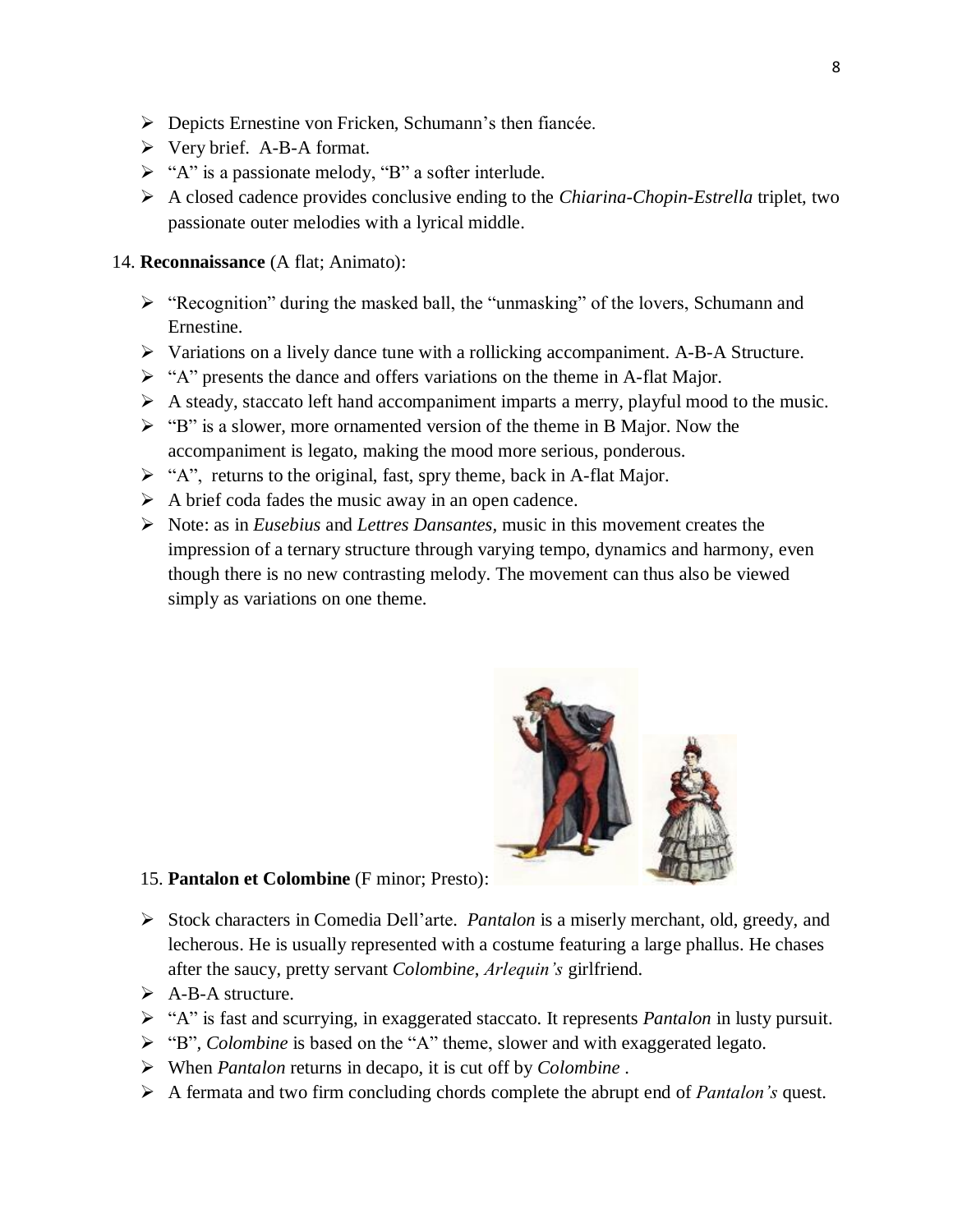- $\triangleright$  Colombine, gentle as she is, interrupts the symmetrical phrasing expected in the decapo, thus, highlighting a sense of intrusion. "*Colombine, indeed, is always cutting Pantalon short.*"(Kramer)
- ➢ This movement is coupled with *Reconnaissance,* and can be interpreted as a parody of it. The movement also provides a cartoonish counter-point to *Coquette* & *Replique* from the earlier half of the work, both depicting sexual tension.
- 16, 17. **Valse Allemande** (A flat; Molto Vivace) **Intermezzo: Paganini** (F minor; Preso):
	- ➢ "German Waltz". Occupies a mirror image position in second half of *Carnaval* to *Valse Noble* from the first half.
	- ➢ This is the only movement in Carnaval, in which a separate movement, *Paganini*, appears as an intermezzo, giving an impression of encountering the violin virtuoso amidst the dance.
	- $\triangleright$  The waltz theme, "a", is a quiet lyrical melody with triple meter accompaniment. A louder, march-like melody, "b", still in triple meter, provides contrast. An emphatic codetta, "c', also appears twice.
	- ➢ Phrase structure is: a-a-b-a-c--b-a-c.
	- ➢ *Paganini* follows without a break, a loud, energetic contrast to the gentle waltz.
	- ➢ *Paganini* is a fast, busy melody, reminiscent of *Pantalone*, requiring pianistic virtuosity. It ends with loud, emphatic chords, and in an open cadence.
	- ➢ Note: the steady beating rhythm of Paganini with irregular syncopated beats interspersed, anticipates Stravinsky 80 years before he came along.
	- ➢ After a fermata, *Valse Allemande* returns, with a-a-b-a-c phrases, also concluding emphatically.
	- ➢ The two waltzes and *Paganini* combine to create an A-B-A structure.
	- ➢ Paganini and Schumann did not personally know each other. The Italian virtuoso was at the height of his reputation during the composition of *Carnaval*. Schumann had seen him perform, admired him, and composed some piano music inspired by Paganini.
- 18. **Aveu** (F minor A flat; Passionato):
	- ➢ Literally translated as "confession", Schumann referred to this as an "*avowal of love*".
	- ➢ Quiet and lyrical. Phrase structure: a-a-b-a-b'-a.
	- $\triangleright$  "a" remains the same; "b", derived from "a" is varied only in tempo, "b" slower than "b".

#### 19. **Promenade** (D flat; Con Moto):

- ➢ This is "*the walk, such as is taken in German balls, arm in arm with your partner.*" (Schumann, in a letter to Ignaz Moscheles, 1837)
- ➢ A-B-A-Coda.
- ➢ "A", a triple meter dance, consists of four variations on an antecedent-consequent phrase. Music is calm,